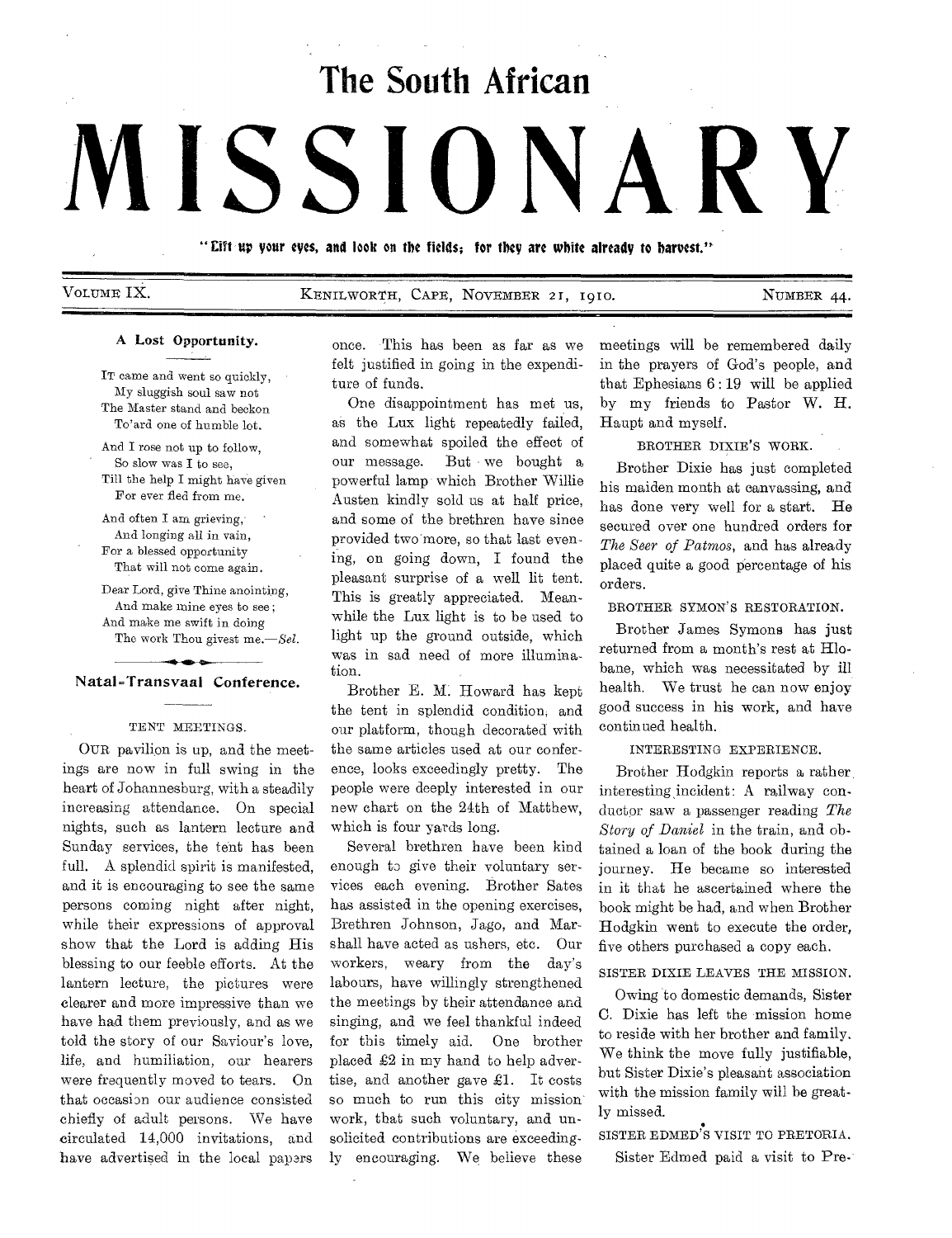toria last week in the interests of the church missionary work. After looking over the territory, she decided to reorganise the paper work. She was accompanied by Pastor and Mrs. W. H. Haupt, who were going to meet certain appointments for Bible study, and to deliver some books for Brother Crouch, who is taking a well earned vacation at the Cape. In the train, after consultation together, Mrs. Haupt decided to try the Union Capital with our magazines, and in response to a wire, we sent 275 copies the next morning. Mrs. Edmed reports a very pleasant and profitable time. The little company is actively engaged in various lines of missionary work. It has kept out of debt, and has adopted the fourth Sabbath offering system for its local work, and Brother Armer is working up the first day offerings, to which there is a full contribution. Sisters Armer and Crouch have decided to take up systematic house to house work with the *Bible Teacher Series.*  Pastor Haupt returned wifeless on Monday, and reported that his wife had sold all the magazines we sent, and requested the immediate despatch of 300 more! This means that Sister Haupt actually sold the 275 magazines in the short working time of less than two days! We will report later as to the disposal of the other 300.

# COOKING CLASS ORGANISED.

A cooking class has been conducted the past four weeks by Mrs. Edmed, at our mission home, which has been well patronised; several local members and those not of our faith attending. The aim has been to teach the proper combinations and use of local products, and to provide an inexpensive menu that is also palatable and healthful. The lessons have been greatly appreciated. The present class will probably continue another three or four weeks.

#### WORKERS WANTED.

Before closing on; report this week, we would call attention to some openings we have for consecrated workers. At the Natal Health Institute, which is under the management of Dr. and Mrs. J. J. Bell, we have a vacancy for two or three strong, healthy, consecrated ladies, and one robust gentleman, to take the nurse's course of training. The candidates should be of mature age, and capable of taking the studies in physiology, etc. They should be sweet tempered, kind, and consecrated, and should enter the course with a view to becoming medical missionaries of a high— Christian order.

At the Hydro Bellair, Brother F. Baumann has a vacancy for a well trained lady and gentleman nurse. Applications for these places should be sent in early.

At the Johannesburg City Mission, we could take and train three more workers. The success that has attended our self-supporting workers here in the past should dispel all fears any may have as to their own possibilities in this city mission work. We promised all that came that we would not let them sink, and the Lord has verified the promise. Are there not some consecrated young men and women, who love the Lord and His work, who would like to have the benefit of this training? Apply quickly.

H. J. EDMED.

# $\bullet$ Sowing Beside All Waters.

WHEN I think of the heathen populations of Central Africa—nobody knows the number—the solemn question presses into my heart, How shall they hear this message? And the answer comes in two Bible expressions:

"The Lord gave the word: great the army of those who published it."

"Blessed are ye that sow beside all waters, that send forth thither the feet of the ox and the ass."

In Bible times the wealth of a man was represented by his ox and ass. The figure is still true, and there is literal truth in the words. Where the ox and ass go under

direction of any Christian, there the gospel and civilisation follow. We may ask, and we should, of the crisis and opportunity in the East: It is all true. It is a wonderful opportunity.

Just now a wave of Mohammedism is creeping over Central Africa, But the gospel of Christ is the heritage of Africa's children. Why did Israel sojourn in Africa more than two hundred years? Why have all African tribes traditions of the great Bible events? Who sent Stanley and Livingstone to open Africa from side to side? And why? Who will deny that these latter were God's forerunners of the last message?

Also in God's good providence, He has planted the seeds of this message clear around this continent. As a wise general, His advance forces are in position. How long shall we stand on the borders? Has nct the time almost (or quite) come to "close in?" Probably there are few of the leaders now occupying these advance posts who are not constrained to go on to the heart of the continent. What is necessary that this shall be done?

First, give us men and women to hold and increase the work already in hand. I feel impressed that the present is a time of special reason for advancing north and west from Nyasaland. Four of us who are now here have a working knowledge of the language used by millions to the northeast of us. Brother and Sister Konigmacher are, on the border of the great Portuguese country with its densely populated districts, which is their natural field for extension. A new man and wife could take their present station, and free them for that important field. I want to go into the far North of Nyasaland—into, virgin territory. This move would require a man aad wife of some experience to superintend the old main station at Cholo. My wife is anxious to join me in the North country.

Elder Anderson is pressing on toward the Congo State on his northwest, and Elder Sturdevant eastward in his large territory. These great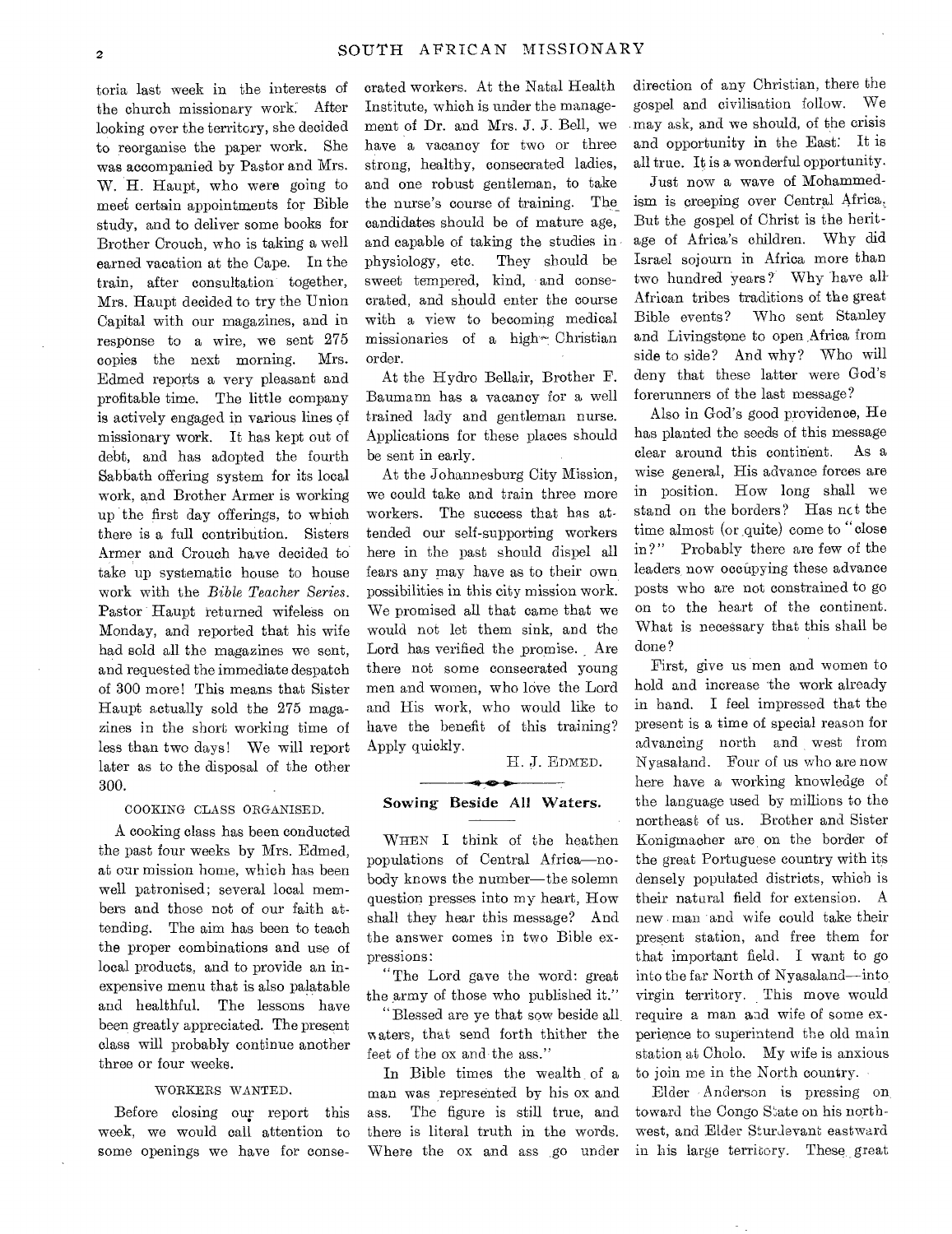fields, white to the harvest, must publishers of His Word. They must also have a part of the oxen and asses represented in the houses and lands and earning power of His people. Delay now is—shall I say— "treason"?

JOEL C. ROGERS.

# An Unusually Interesting Report.

HAVING just returned from the Mwomboshi district where we have opened three new out-stations, I will write an account of my trip hoping that it will be of interest to the readers of the MI8SIONARY.

We supplied each out-school with one teacher, one large boy and two small boys to help him; also with nine oxen and farm implements. With this help we hope that they will be able to support themselves after the first season.

The oxen, boys, my carriers, and mule went by road while I followed (with three boys) some days later by train.

To reach our destination we had to cross the Kafue river, which is a fine stream varying in width from one hundred and fifty to seven hundred yards. The railway bridge is almost five hundred yards long. Crocodiles are very numerous in this river, and the oxen had to be taken across by the native boatmen. A pole is placed across two boats which are thus tied together, and an ox is tied to the pole, and with another boat following behind, they take him safely over. The mule, however, refused to enter the water so I had the boys take him over the bridge. We opened the first out-station about thirty miles above the bridge; three miles to the east of Lusakas. Here there is a railway station and postoffice with quite a colony of Dutch farmers. There is a lot of good farming land, occupied and unoccupied, around here, and I put the boys on six hundred acres of good .land near a strong spring of, good, water.

# heres, while to the harvest, must **UAEERIY TREPORT of BOOR and Paper Sales.**

# **ltrilE PAPER. WORK.**

Natal-Transvaal Conference, for week ending November 4, 1910.

| <b>NAME</b>   | TERRITORY   | PAPER | NO. SOLD | VALUE OF PAPERS |
|---------------|-------------|-------|----------|-----------------|
| I. A. Fourie. | Maritzburg, | Misc. |          |                 |
| Mrs. Armer.   | Pretoria.   | ,,    | 70       | 1156            |
| Totals.       | Agents, 2   |       | 131      | $\pounds2$ 13   |

#### THE BOOK WORK.

Natal-Transvaal Conference, for week ending November 4, 1910.

| NAME                            | PLACE                                        | Book   HRS   ORDS |                 |    |                | VALUE    |          | HELPS      |          |        | TOTALS  |          |                    | $\rm{DEL}^{\prime}D$ |          |
|---------------------------------|----------------------------------------------|-------------------|-----------------|----|----------------|----------|----------|------------|----------|--------|---------|----------|--------------------|----------------------|----------|
| E, van der Molen,               |                                              |                   |                 |    |                |          |          |            |          |        |         |          |                    |                      |          |
|                                 | Waschbank,                                   | D.R.              |                 | 3  | $\overline{2}$ | 0        | 6        | 10         | 6        |        | $2\;11$ | $\Omega$ |                    | $2\,11$              | 0        |
| E. Enochson, Driefontein, P. P. |                                              |                   | 38              | 15 | 15             | $\theta$ | $\Omega$ | 14         | 0        | 15 14  |         | 0        |                    | 4 13                 | 6        |
| H. Schmidt, Maritzburg,         |                                              | B. R.             | 30              | 6  |                | 5 18     | 6        |            |          | 5      | -18     | 6        |                    | 217                  | 6        |
| I. A. Fourie, Maritzburg, M. H. |                                              |                   |                 | 20 |                | 7 10     | $\theta$ |            |          | 7.     | 10      | 0        | 8                  | 5                    | 0        |
| Mrs. Armer, Pretoria,           |                                              | G. P.             | 84              | 24 |                | $1\,16$  | $\Omega$ |            |          |        | $1\,16$ | 0        |                    | $1\,16$              | 0        |
| E. Edie, Germiston,             |                                              | Misc.             |                 |    |                |          |          | 9          | $\Omega$ |        | 9       | $\Omega$ |                    | 9                    | 0        |
|                                 | Totals, Agents, 6                            |                   | $76\frac{1}{2}$ | 68 | £32            | 5        |          | 0 £1<br>13 | 6        | £33 18 |         |          | $6 \t\pounds10$ 12 |                      |          |
|                                 |                                              |                   |                 |    |                |          |          |            |          |        |         |          |                    |                      |          |
|                                 | Cape Conference, for week ending November 4, |                   |                 |    |                |          |          |            |          |        | 1910.   |          |                    |                      |          |
| J. F. Terry, Kimberley, C.O.S.  |                                              |                   | 33              | 10 |                | 1 15     | $\Omega$ | 18         | $\Omega$ | 9.     | 13      | $\Omega$ |                    | 5 19                 | $\Omega$ |
| D. H. Groenewald,               |                                              |                   |                 |    |                |          |          |            |          |        |         |          |                    |                      |          |
|                                 | Bloemfontein,                                | Misc.             |                 | 11 |                | 11       | $\theta$ |            |          |        | 11      | $\Omega$ |                    |                      |          |
| B. P. de Beer.                  |                                              |                   |                 |    |                |          |          |            |          |        |         |          |                    |                      |          |
|                                 | Bloemfontein.                                | Misc.             | 32              | 15 | 24             | $\Omega$ | $\Omega$ |            |          | 94     | O       | $\theta$ |                    |                      |          |
| L. Logan, Victoria East,        |                                              |                   |                 |    |                | 10       | $\theta$ |            |          |        | 10      | $\theta$ |                    | 10                   | $\Omega$ |

The mule and the oxen arrived safely and in good condition.

During my stay of ten days we got well started on the buildings. The natives seem to appreciate our work for them, and before I left there were already four pupils (boarders) in the school. I told these boys that the teachers would not have much time for school work until the buildings were finished, as the rainy season was close at hand, but they wished to stay, and will be a help in the work.

Before I left this place three of my four carriers fell sick, one with fever, one with stomach trouble, and the third with pleurisy, and so I made a sleigh and with four oxen to draw it, took my things to the next out-station, Chikupi, about eighteen miles south-west of Lusakas. This is a broad, well-watered valley with fine soil and plenty of small timber. The rich soil is attracting many settlers, both white and black, and since I was there last year I can see a considerable increase in the population. We were fortunate in getting two hundred acres along the banks of a good stream, and .the boys should have no trouble in supporting their school here after their second season. Here we found some difficulty in buying enough food for the boys, as the traders have bought over one thousand bags of grain in this district, and the natives did not wish to sell any more, but after some difficulty we secured what we needed.

We had our camp in the midst of a clump of beerbab trees (cream of tarter) which are quite a feature of the country, and look very grotesque, having immense trunks, and limbs, and short stunted looking branches. The "cream of tarter" is obtained from the seed pod.

The natives here are, in many respects, a hard class of people to deal with, but they are very numerous, and we found some, and no doubt there are many more, who are desirous to learn of Jesus. Most of the